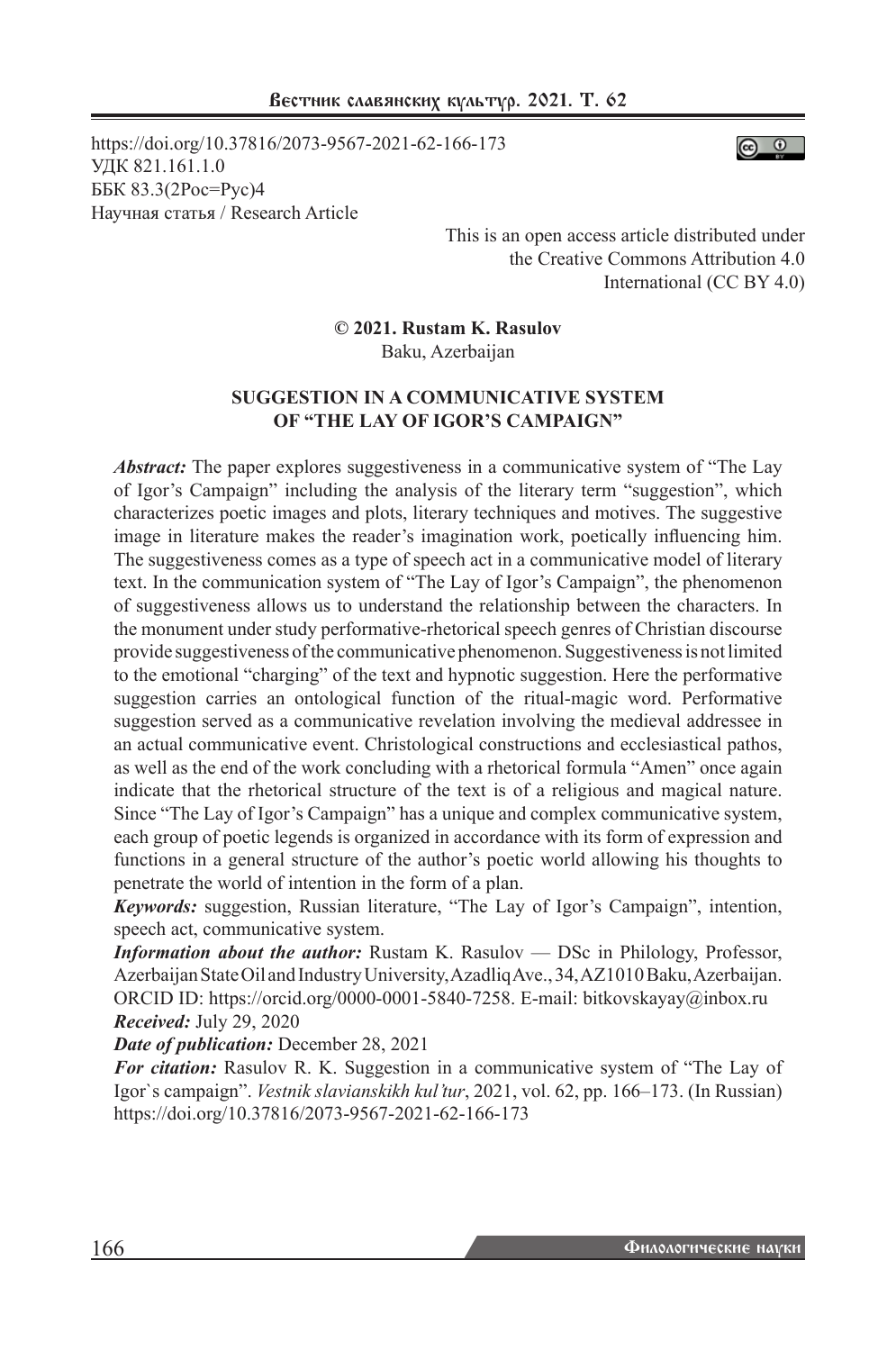\*\*\*

### **© 2021 г. Р. К. Расулов** г. Баку, Азербайджан

## **СУГГЕСТИЯ В КОММУНИКАТИВНОЙ СИСТЕМЕ «СЛОВА О ПОЛКУ ИГОРЕВЕ»**

*Аннотация:* Статья посвящена суггестивности в коммуникативной системе в «Слове о полку Игореве». Дается анализ литературного термина «суггестия», который характеризует поэтические образы и сюжеты, литературные приемы и мотивы. Суггестивный образ в литературе заставляет работать воображение читателя, поэтически воздействуя на него. В статье суггестивность рассматривается как тип речевого акта в коммуникативной модели литературного текста. В коммуникативной системе «Слова о полку Игореве» феномен суггестивности позволяет нам понять отношения между персонажами. В «Слове о полку Игореве» перформативно-риторические речевые жанры христианского дискурса обеспечивают суггестивность коммуникативного явления. Суггестивность не ограничивается эмоциональной «зарядкой» текста и гипнотического внушения. Здесь перформативная суггестия несет онтологическую функцию ритуально-магического слова. Перформативная суггестия была коммуникативным откровением, вовлекающим средневекового адресата в актуальное коммуникативное событие. Христологические обороты и церковная патетика, а также окончание произведения риторической формулой «Аминь» еще раз свидетельствуют о том, что риторическая структура текста носит религиозно-магический характер. Поскольку «Слово о полку Игореве» обладает уникальной и сложной коммуникативной системой, каждая группа поэтических сказаний организована в соответствии со своей формой выражения и функциями в общей структуре поэтического мира автора. Это позволяет мысли автора проникнуть в мир интенции в виде замысла.

*Ключевые слова:* суггестия, русская литература, «Слово о полку Игореве», интенция, речевой акт, коммуникативная система.

*Информация об авторе:* Рустам Камал оглу Расулов — доктор филологических наук, профессор, Азербайджанский государственный университет нефти и промышленности, Проспект Азадлыг, д. 34, AZ1010 Баку, Азербайджан. ORCID ID: https://orcid.org/0000-0001-5840-7258. E-mail: bitkovskayay@inbox.ru

*Дата поступления статьи:* 29.07.2020

*Дата публикации:* 28.12.2021

*Для цитирования: Расулов Р. К.* Суггестия в коммуникативной системе «Слова о полку Игореве» // Вестник славянских культур. 2021. Т. 62. С. 166–173. https:// doi.org/10.37816/2073-9567-2021-62-166-173

Recently, the term "suggestia" is widely used in linguistics, folklore and psychology. Most authors consider the terms "suggestion" and "insinuation" (especially in psychology) as synonymous, i.e. they are equated with the full content of the text infused with suggestion [12, p. 11].

There are different interpretations of the term "suggestia", let's look briefly at some of them. For the first time in the Suggestion event, I. P. Pavlov paid attention. İ. P. Pavlov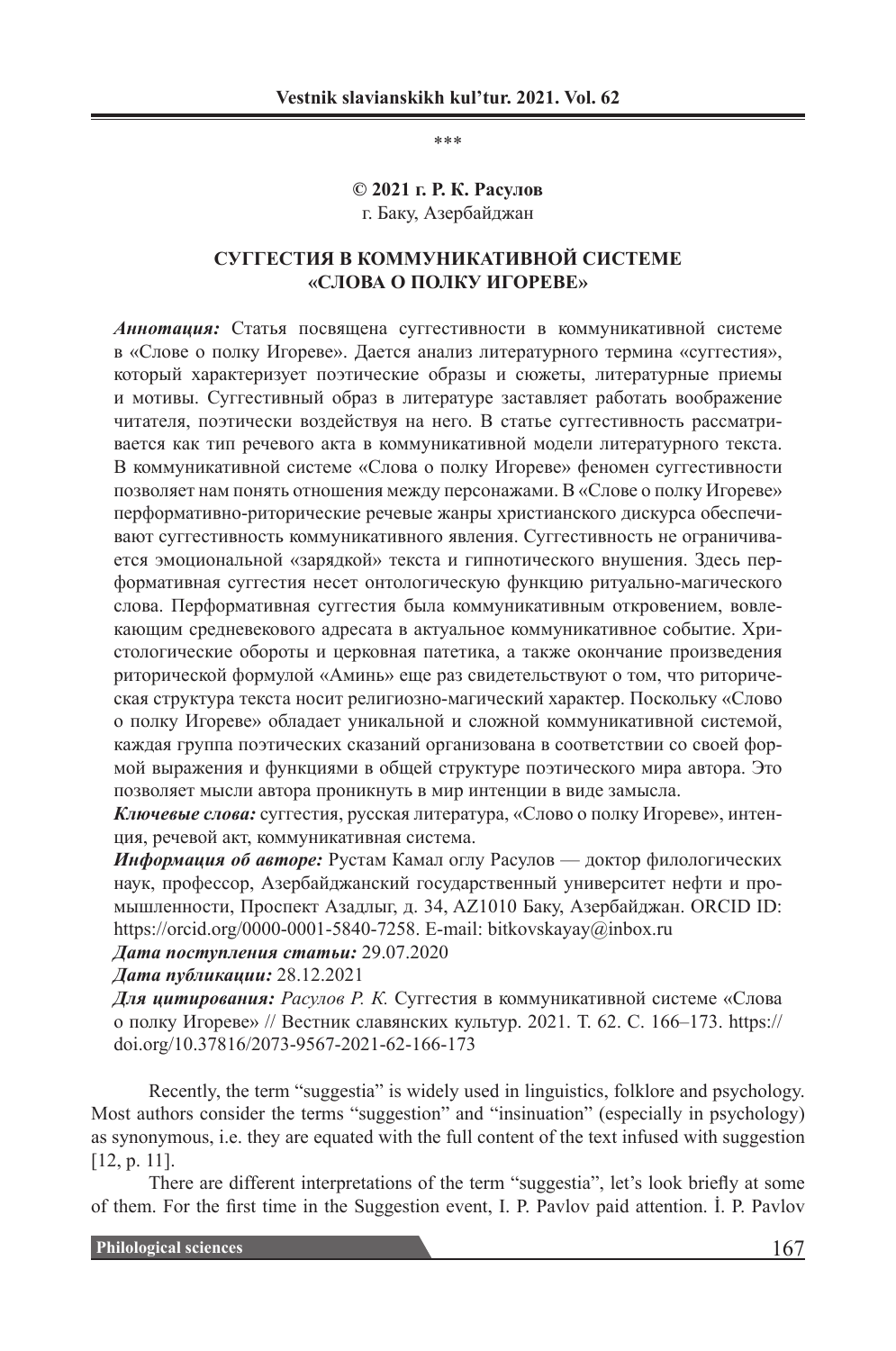presents impulse as a neurophysiological reality and believed that impulse is a simplified conditioned human reflex. Thus, the word is related to all external and internal stimuli that enter the cerebral hemispheres, signaling everything, replacing them, and therefore the body responds to certain stimuli [5, p. 72].

According to B. F. Porshnev's theory, at the beginning of human history, the first function of the word was associated with its suggestive effect. The emergence of the second signaling system and language is associated with the phenomenon of suggestion [9, p. 416– 417]. According to the researcher, any speech addressed to another or others is an inspiration.

Y. T. Yudanova sees inspiration as "a specific communicative situation characterized by certain motives, goals, conditions, an arsenal of means (verbal and non-verbal), actions, operations, and outcomes" [16, p. 31]. In the researcher's conception, suggestion is based on the authority and power of the suggestor.

D. V. Candiba considers suggestion a phenomenon that underlies complex organized cosmic information processes [12, p. 11]. Although N. D. Subbotina accepts the connection of suggestion with information processes, but notes that only part of these processes is carried out through suggestion. According to him, suggestion is a special type of communication, one of the types of communication that does not exist in inanimate nature and exists only in society [12, p. 12].

M. P. Jeltukhina explains the phenomenon of suggestion as a complex of social and psychological acts directed at the addressee in order to change its neurophysiological dynamics [2].

I. Y. Cherepanova connects suggestion with institution and believes that suggest consists of means and techniques aimed at influencing the institution of personality (improvement of mood, mood, treatment, etc.) and postconsciousness (world of unconscious personality meanings) [14, p. 4–8].

In psychology, suggestion is considered as a process of influencing the mental sphere of the addressee. Turner writes that "perception is perceived as an irrational perception of the influence of one person on the social and emotional connections of others" [13, p. 23].

The present paper considers suggestion as a type of speech act in the communicative model of a literary text. In the communicative system of The Song of Igor's Campaign, the phenomenon of suggestivity allows us to understand the relationships between the characters.

The Song of Igor's Campaign has a unique and complex communication system. B. A. Parakhonsky writes: "The Song of Igor's Campaign" has several communicative systems, each of which is organized by its own form of expression and functions in the general structure of the poetic world of the author. The study of communicative relations revealed in the reality of this text allows the author's thought to penetrate into the world of intensities, and thus influences the restoration of the worldview of the 12 century in Russian culture" [7, p. 33].

The Christian and folklore codes that formed the communicative system in The Song of Igor's Campaign created a kind of "genre modality" (the term belongs to S. N. Broytman). According to researchers, several codes of tradition (written — oral, secular — religious, real – symbolic) are organically realized in the work: mourning — burial, synthesis of ceremonial intonation and Psalm phraseology and pathos at the intertextual level, repetitions — rafts, special sound effects, syntactic, infinitive constructions, parallels, imperatives, lyrical verses, landscape symbolism expanded the semantic-hermeneutic space of the work.

Dye's address, Slyatoslav's appeals to the princes, Yaroslavna's mourning can be characterized as a ritual exchange of information. Rhetorical appeals and questions are ritual in nature. Thus, the epic formula has a ritual origin in oral poetry, because the sound structure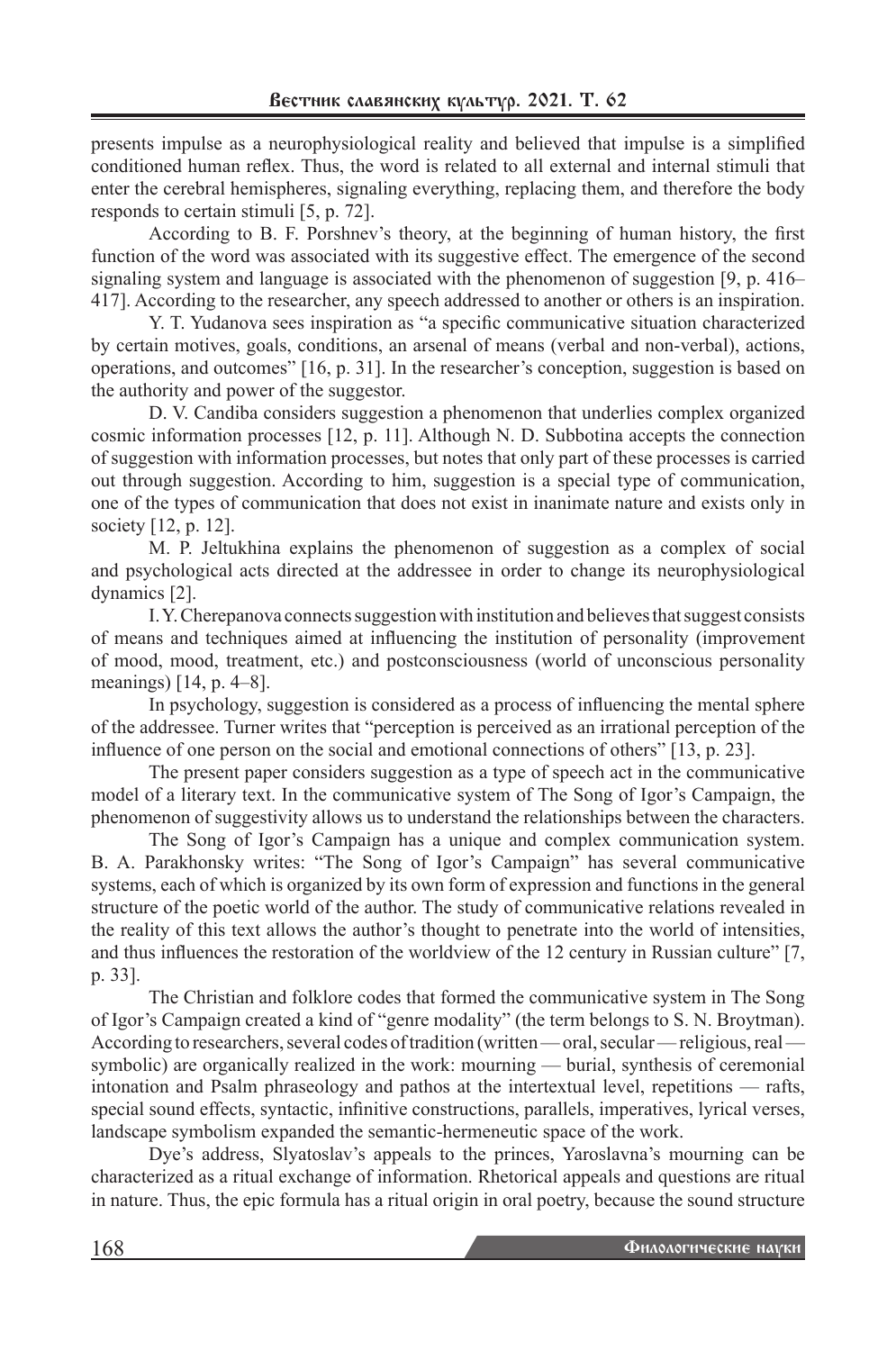distinguishes a word or concept that has the power of magic with the help of repetitions [3, p. 81].

In the poetic system of "The Song of Igor's Campaign", the genres of speech associated with the discourse of Christian rhetoric are fully consistent with the style program of ancient and medieval Russian art. The phenomenon of suggestion in the work is a direct result of the strong and productive influence of Orthodox rhetorical discourse. The Bible and the Psalms were not only an active stylistic component of medieval Russian artistic thought, but also effectively interfered with the semantics of folklore in church texts. The Italian Medeivist R. Piccio writes on this subject: "By referring to the context of the Bible, we can see the "spiritual" meaning of the text, because without it we see only the "historical", i.e. literal and inferior "meaning of the text" [8, p. 435]. The influence of highly authoritative, sacred texts such as the Psalms and the Bible on the narrative, the idea of the work, as well as the existence of the subjective texts in it, in fact, changed the genre of the work as a whole.

In the communicative system of the work, Yaroslavna's lament (monologue) is reminiscent of a spell-prayer text due to its artistic structure, system of images and rhythm. Giving the magical text in the context of a mourning ceremony stems from the notion of the magical effect on death, although the magical function gradually disappeared, but remains a rudiment in the mourning genre. In the Middle Ages, Russians believed in the power of the magic word. Belief in natural phenomena and beings was the basis of the ancient Slavic religious practice. Asking for help from the creatures of nature is to change the critical situation for the better. According to Y. I. Osetrov, the author told Yaroslavna a spell to help Igor return home safe and sound [4, p. 119]. V. P. Adrianova-Perets notes that the Yaroslavna lament combines two traditions — laments and sorcery [1].

The preservation of the elements of magic in funeral mourning and ceremonial folklore can be explained by the fact that from a formal point of view it is close to the song. Yaroslavna acts as a mediator between natural beings and Prince Igor. B. Sapunov considered that Yaroslavna's lament "resembles the forms of a four-part spell. First, the beings of higher nature are addressed, their power is glorified, then a specific wish is made, and the conclusion of the text" [10, p. 232].

R. Jacobson notes in Yaroslavna's poem that the "three addressees" correspond to the three world strata reflected in the cosmological tradition of the Indo-European peoples: the upper layer — the sky, the middle — between the earth and the sky, the lower — the earth [17, p. 31]. The rhythmic arrangement of the fragments also indicates the ceremonial nature of the text.

One of the important factors in the characterization of communicative events in the "The Song of Igor's Campaign" is the chronotope. The main ritual place where the performable sacrificial act takes place is by the water (river), the walls of the city fortress. Yaroslavna goes to the bank of a steep river and addresses three sacred beings.

"Ярославна рано плацеть вь Путивль, на забраль, аркучи…" [11, p. 54].

Yaroslavna's appeal to the three elements of nature — fire, sun ("Свьтлое и тресвьтлое солнце!"), Water, Dnieper river ("О Днепре Словутицю!") And wind ("О, ветре, Ветрило!") Consists of mythological performive imperatives. For example, in some parts of Russia, on Mitrofan evenings, after sunset, the elderly leave the house, wave to Yeli and call out to Yeli:

*«Ветер — Ветрило! Из семерных братьев Ветровичей старший брат! Ты не дуйся, не плюй дождем с гимлого угла, не гони трясавице — огневиц из неруси на Русь! Ты не сули, не шли — ка, Ветер — Ветрило, лютую болесть — помаху на православный*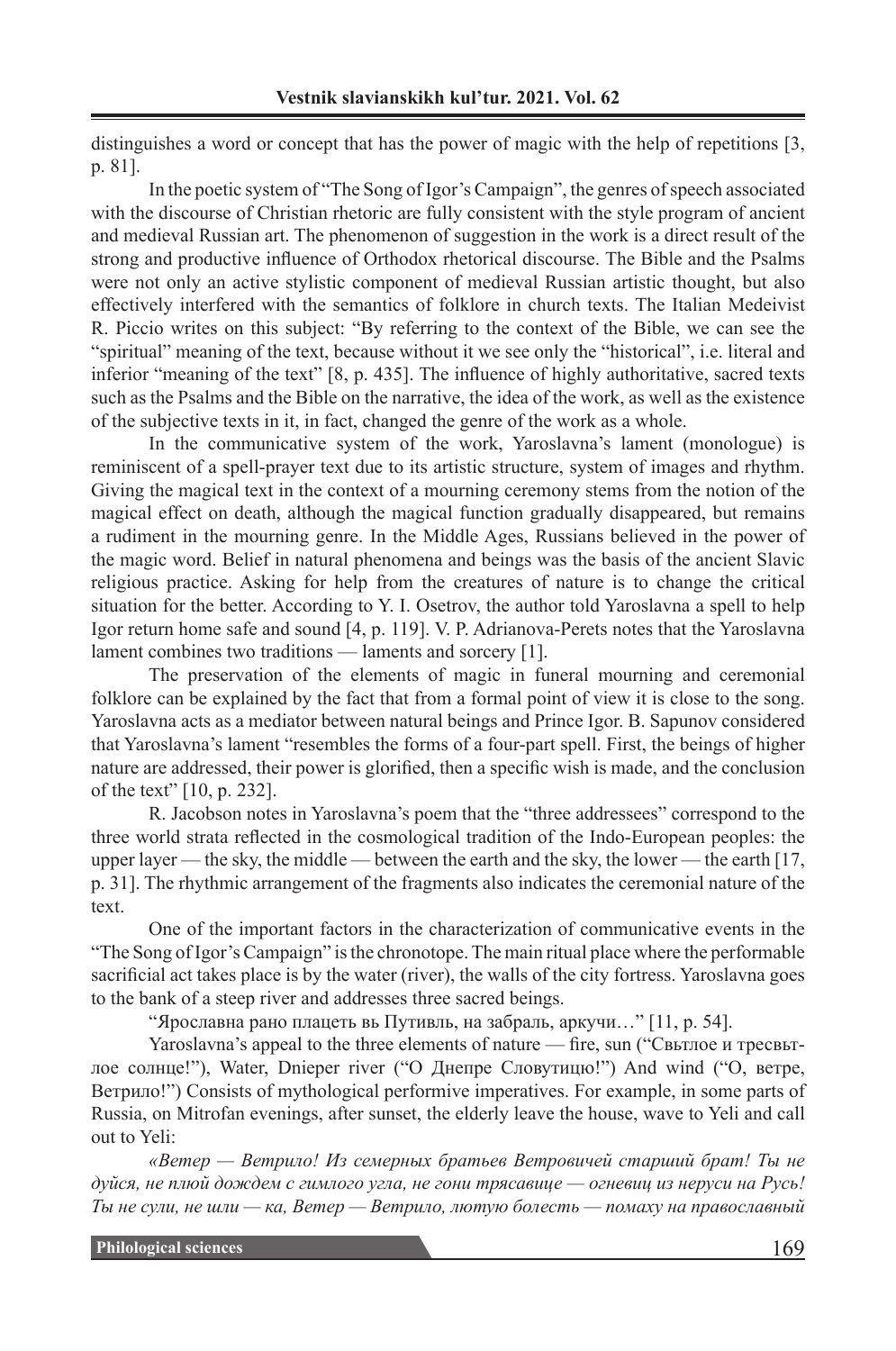*народ! Ты дуйка, из семерныхь братьев старшой, теплым теплом, ты пролой — ка, Ветер — Ветрило, на рожь — матушку, на яровину — яровую, на поля, на лугат дожди теплые, к поре да ко времечку! Ты сослужи — ка, буйный, службу да всему царству христианскому; мужикам — пахарям на радость, малым ребятам на утеху, старикам со старухами на прокормленье, а тебе, буйномуветру, над семерными братьями старшому — большому, на славу!»* [15, p. 167].

*"Wind — Sail! The elder brother of the seven brothers Vetrovich! Don't sulk, don't spit rain from the gimly corner, don't drive the bogeyman — firecrackers from non-Russians to Russia! You did not promise, did not go — ka, Wind — Sail, fierce pain — wave to the Orthodox people! You are a duika, of the seven elder brothers, with warm warmth, you pass ka, Wind — Sail, to rye — mother, to spring — spring, to fields, to meadows warm rains, by the time and by the time! You co-serve, violent, service to the whole Christian kingdom; for the peasants — for the joy of the plowmen, for the joy of the little guys, for the old men with the old women for feeding, and for you, the violent wind, over the seven brothers, the elder — for the big, for glory!".*

Grand Duke Svyatoslav's appeals to young princes also express the ideological position of a Christian leader. His appeal to the Orthodox princes takes place in the context of the idea that Russia is a Christian country. The unity and inviolability of the Russian land depended on the coming together of local, small princes. In medieval Russian thought, the princely power had a sacred status, the principality was also considered a service to God and had three functions — duty: 1) protection of the Russian land, the principality; 2) Christianity; 3) protection of the Orthodox people. The prince was accountable to Almighty God for his services to his people and country. The fact that the princes did not unite around righteous deeds created, so to speak, "communicative tension".

What happened to Prince Igor is interpreted as a result of his ambition and arrogance. Ipatyev's chronicle also shows that Igor, who lost his way, realized his sins before God: "Thus, on Holy Sunday, God made us angry, made us cry instead of sending us joy, and instead of sending us joy, we plunged into sorrow on the shores of Kyala. Did". In this case, Igor said: "I remembered the sins before God, because I killed countless people in Christian lands, shed a lot of blood, showed no mercy to Christians, and attacked the town of Glebov in Pereyaslav's neighborhood. Innocent Christians were in great distress at that time: fathers and mothers were separated from their children, girls were separated from their mothers, mothers and sisters  $\leq$ ...> from captivity and pain. When the living died, they rejoiced that they had been martyred as holy martyrs in this remote corner; the old were killed, the young were cruelly slain, the men were slaughtered, and the honor of women was trampled. And I did all this". Igor said: "Look, now God has punished me for my sins. God is angry with me and punishes me for the injustices I have committed  $\leq$ ...> God! Punish me, but do not turn away from me forever" [6, p. 77–78].

In the communication model of The Song of Igor's Campaign, a speech genre of Christian discourse, the "existence" and "breath" of repentance, is felt.

It was after Prince Igor's repentance that God opened his way: "And little by little, hurry up Igor the prince from the field, do not leave in the Lord the righteous in the hand of the sinner <...>" («И по малех ускочи Игорь князь у полевецьне оставить во господь праведнаго в руку грешничю  $\langle \dots \rangle$ ) [6, р. 368].

In the chronicle, Igor's repentance becomes a performative suggestive act: the prince escapes from captivity and goes directly to the sacred place — the temple of Prigosha.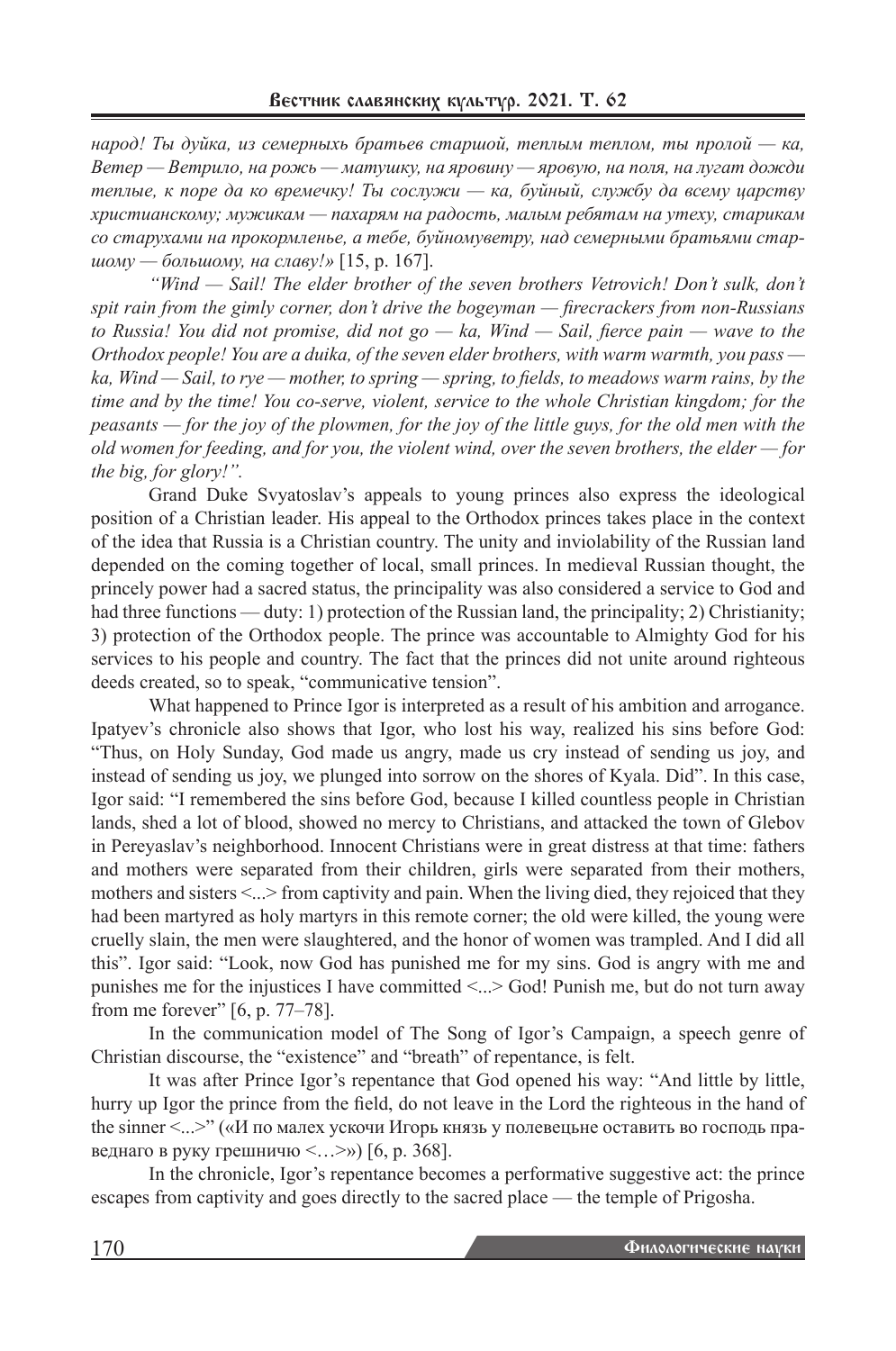The work is completed with songs sung in honor of Christians — old and young princes. This was also due to the phenomenology of Christianity in the medieval Russian ethno-cultural system. "Song" is a widespread genre in the Psalms, Christian hymnography. In Russian, the word "песнь" includes such meanings as "singing" and "praise" ("благославить, слава"). In the Bible, the relationship between the addressee — the addressee — the one being praised (boasting) and the one praising (boasting) is reflected in the verb "bless".

*«Пьевше пьснь старымь княземь, а потомь молодымь пьти: слава Игорю Святьславличю, буй туру Всеволоду, Владимиру Игоревичу! Здравии князи и дружина, поборая за христьяны на поганыь пьлкы! Княземь слава а дружинь аминь»* [11, p. 58].

*"The prince is old enough to drink, and then to the young to drink: glory to Igor Svyatoslavlich, buoy the round to Vsevolod, Vladimir Igorevich!*

*Hello princes and squads, fighting for the Christians for filthy pylki!*

*Glory to the prince and amen to the squads ".*

At the end of the "The Song of Igor's Campaign", this description consists of two clichés ("здрави" and "слава").

The addressee, who praises the Russian princes, and the addressee, who are praised and prayed, are united in the same sacred situation, that is, they are reunited in a sacred place, presents them as Christian martyrs. The prince's return is hailed as a triumph and good news for Christianity. The glorification of princes is also of a performative nature (performance is usually characteristic of acts of speech with a magical function: "word" is "deed").

The performance of "Amen" brings a Christian atmosphere to the communicative situation. "Amen" is usually said when completing religious or magical texts. The sacred formula "Amen" is a performance confirmation of the chaos of the cosmos, the darkness of the Light, the victory of Christians over the infidels.

The Slava (cлава) formula enhances the good news of the victory of light. Prince Igor's image of Light in the "text of destiny" is a Christian light and a sign of salvation. Here the formulas "cлава" and "здрави" act as a rhetorical figure (glory... health...). Rhythmic repetition is a characteristic feature of prayers. Rhythm forms the text of the prayer, helping the worshiper to concentrate on the meaning of the prayer. Rhythmic repetition ensures the unity of the glorifying subject with the glorified object within a text.

Thus, in The Song of Igor's Campaign, communication is carried out through pronounced, readable words, performance genres (in the sense of M. M. Bakhtin) and symbolic acts. In the work, communication takes place as an imperative process, in which each "sender" wants to influence the "addressee". It is the phenomenon of suggestion that determines the level of communication in the text.

#### **СПИСОК ЛИТЕРАТУРЫ**

- 1 *Адрианова-Перетц В. П.* Устная причеть как основа древнерусских плачей // Адрианова-Перетц В. П. Очерки поэтического стиля Древней Руси. М.; Л.: Изд-во АН СССР, 1947. С. 137–157.
- 2 *Желтухина М. Р.* Специфика речового воздействия тропов в языке СМИ: дис. … д-ра полит. наук. М., 2004. 722 с.
- 3 *Лорд А. Б.* Сказитель. М.: Восточная литература РАН, 1994. 368 с.
- 4 *Осетров А. С.* Мир Игоревой песни. М.: Современник, 1981. 254 с.
- 5 *Павлов И. П.* Избранные работы по физиологии высшей нервной деятельности. М.: Учпедгиз, 1959. 264 с.
- 6 Памятники литературы Древней Руси XII в. М.: Худож. лит., 1980. 704 с.

**Philological sciences** 171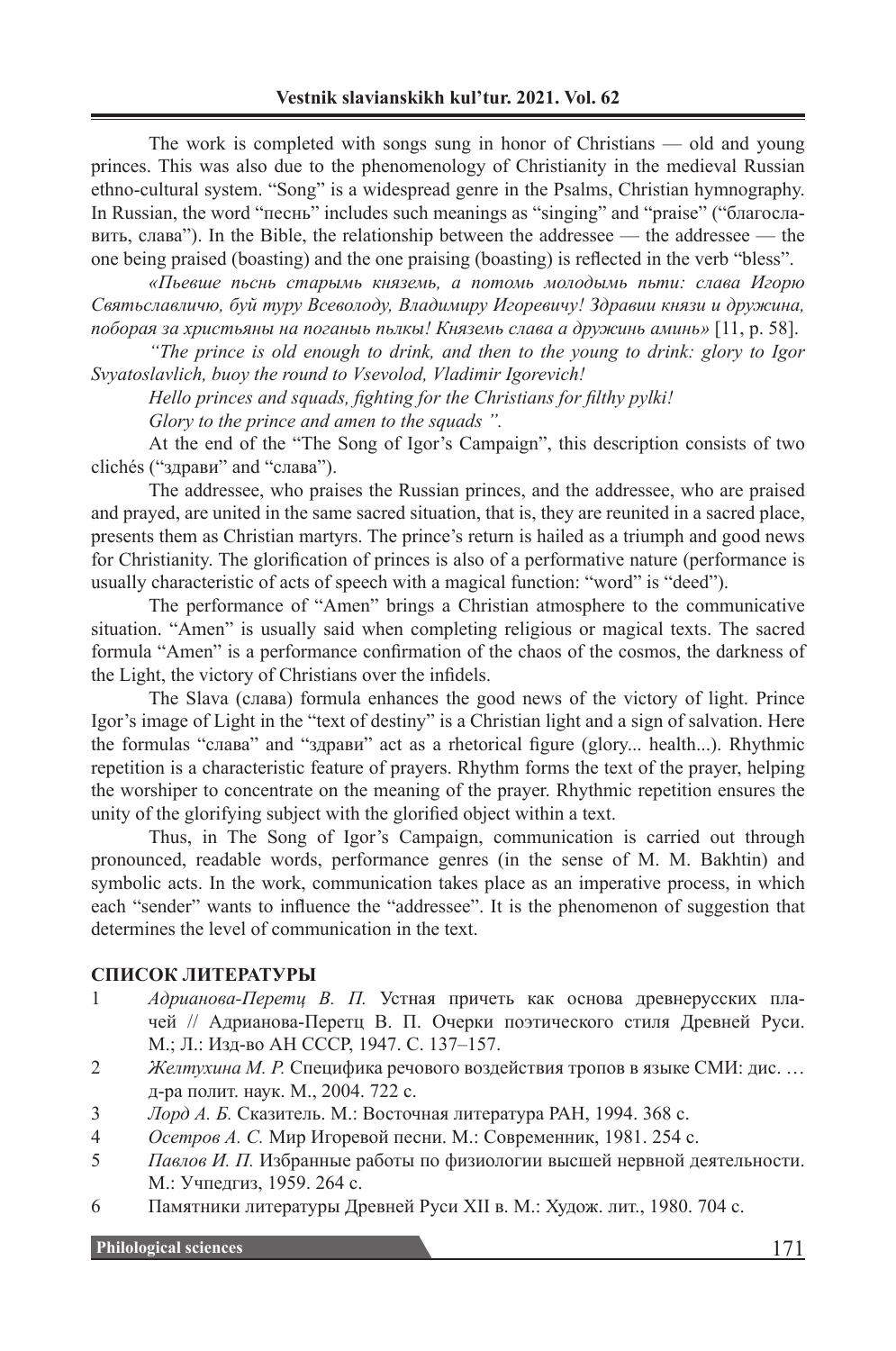- 7 *Парахонский Б. А.* Представление реальности в контексте семантики коммуникативных отношений «Слова о полку Игореве» // Слово о полку Игореве и мировоззрение его эпохи. Сб. научн. тр. Киев: Наука-думка, 1990. С. 30–41.
- 8 *Пиккио Р.* «Слово о полку Игореве» как памятник религиозной литературы Древней Руси // ТОДРЛ. СПб.: Наука, 1997. Т. 50. С. 430–443.
- 9 *Поршнев Б. Ф.* О начале человеческой истории Проблемы палеопсихологии. М.: Мысль, 1974. 487 с.
- 10 *Сапунов Б. В.* Ярославна и древнерусское язычество // «Слово о полку Игореве» — памятник ХII века. М.; Л.: Наука, 1962. С. 321–329.
- 11 «Слово о полку Игореве» / пер. и объяснит. пер. Д. С. Лихачева. М.: Просвещение, 1984. 207 с.
- 12 *Субботина Н. Д.* Суггестия и контрсуггестия в обществе. М.: КомКнига, 2007. 208 с.
- 13 *Тернер Дж.* Социальное влияние. СПб.: Питер, 2003. 256 с.
- 14 *Черепанова И. Ю.* Дом колдуньи. Суггестивная лингвистика. СПб.: Лань, 1996. 208 с.
- 15 *Шарапова Н. С.* Краткая энциклопедия славянской мифологии: ок. 1000 ст. М.: АСТ: Астреть: «Русские словари», 2001. 624 с.
- 16 *Юданова Е. Т.* Суггестивная функция языковых средств англоязычного политического дискурса: дис. …канд. филол. наук. М., 2003. 184 с.
- 17 *Якобсон Р. О.* Композиция и космология плача Ярославны // ТОДРЛ. Л.: Изд-во АН СССР, 1969. Т. 24. С. 32–34.

# **REFERENCES**

- 1 Adrianova-Peretts V. P. Ustnaia prichet' kak osnova drevnerusskikh plachei [Oral lamentation as the basis of old Russian laments]. In: Adrianova-Peretts V. P. *Ocherki poeticheskogo stilia Drevnei Rusi* [Essays on the poetic style of Ancient Russia]. Moscow, Leningrad, Izdatel'stvo AN SSSR Publ., 1947, pp. 137–157. (In Russian)
- 2 Zheltukhina M. R. *Spetsifika rechovogo vozdeistviia tropov v iazyke SMI* [Specificity of the speech impact of tropes in the language of the media: DSc thesis]. Moscow, 2004. 722 p. (In Russian)
- 3 Lord A. B. *Skazitel'* [Narrator]. Moscow, Vostochnaia literatura RAN Publ., 1994. 368 p. (In Russian)
- 4 Osetrov A. S. *Mir Igorevoi pesni* [The world of Igor's Song]. Moscow, Sovremennik Publ., 1981. 254 p. (In Russian)
- 5 Pavlov I. P. *Izbrannye raboty po fiziologii vysshei nervnoi deiatel'nosti* [Selected works on the physiology of higher nervous activity]. Moscow, Uchpedgiz Publ., 1959. 264 p. (In Russian)
- 6 *Pamiatniki literatury Drevnei Rusi XII v.* [Literary monuments of Ancient Russia of the 12th century]. Moscow, Khudozhestvennaia literature Publ., 1980. 704 p. (In Russian)
- 7 Parakhonskii B. A. Predstavlenie real'nosti v kontekste semantiki kommunikativnykh otnoshenii "Slova o polku Igoreve" [Representation of reality in the context of the semantics of communicative relations "The Lay of Igor's Campaign"]. In: *Slovo o polku Igoreve i mirovozzrenie ego epokhi. Sbornik nauchnykh trudov* [A Lay of Igor's Campaign and the worldview of his era]. Kiev, Nauka-dumka Publ., 1990, pp. 30–41. (In Russian)